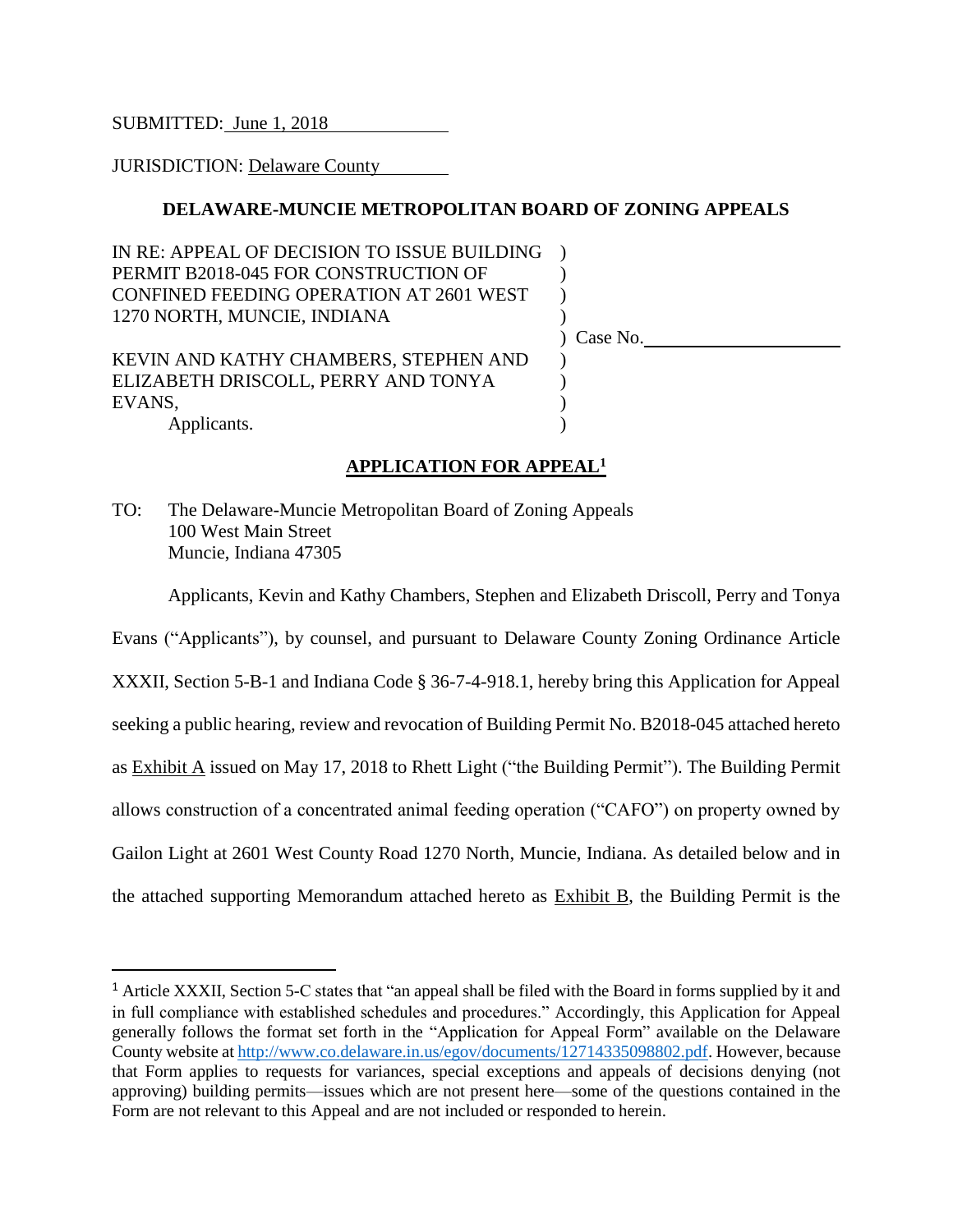product of arbitrary and capricious considerations and abuse of power by the County Commissioners, in violation of the Delaware County Zoning Ordinance, and should be revoked.

- (1) Applicants' Names and Addresses:
	- Kevin and Kathy Chambers ("the Chambers") reside at 3601 West County Road 1270 North, Muncie, Indiana.
	- Stephen and Elizabeth Driscoll ("the Driscolls") reside at 20200 North County Road 100 West, Muncie, Indiana.
	- Perry and Tonya Evans ("the Evans") reside at 2250 West County Road 1270 North, Muncie, Indiana.

# (2)(c) Applicants' Status and Standing to Bring this Appeal:

## **Kevin and Kathy Chambers:**

The Chambers' home is less than a half mile from the CAFO approved by the Building Permit and, as such, will be directly impacted by the CAFO and its operations. The Chambers' home is within the Mississinewa River Watershed, which includes an aquifer on which the Chambers rely for their drinking water. The CAFO, its massive waste pits, and waste disposal sites are within the aquifer boundary thereby exposing the Chambers' drinking water well to contamination. Also, the CAFO and its waste disposal sites are near tributaries of the Mississinewa River and other natural areas which the Chambers frequently enjoy for outdoor recreation as well as gardening, family gatherings, walking in the woods, and fishing and swimming in the 3-acre pond on their own property. During warm weather, the Chambers open their windows to cool their home because it does not have central air conditioning or the duct work needed for such a system. The CAFO's noxious and toxic air emissions which are uncontrolled by federal or state regulation will degrade air quality, threaten their health and quality of life, limit the Chambers' ability to enjoy the outdoors and open their windows to cool their home, and reduce their property value. For these reasons and others, the Chambers' property rights and legal interests are adversely affected by issuance of the Building Permit approving the CAFO.

## **Stephen and Elizabeth Driscoll:**

The Driscolls' home is less than a mile from the CAFO, adjacent to land on which the CAFO's waste will be spread, and will be directly impacted by the CAFO approved by the Building Permit. The Driscolls' home is within the Mississinewa River Watershed which includes an aquifer on which the Driscolls rely for their drinking water. The CAFO, its massive waste pits, and waste disposal sites are within the aquifer boundary thereby exposing the Driscolls' drinking water well to contamination. Also, the CAFO and its waste disposal sites are near tributaries of the Mississinewa River and other natural areas which the Driscolls and their two children enjoy for outdoor recreation as well as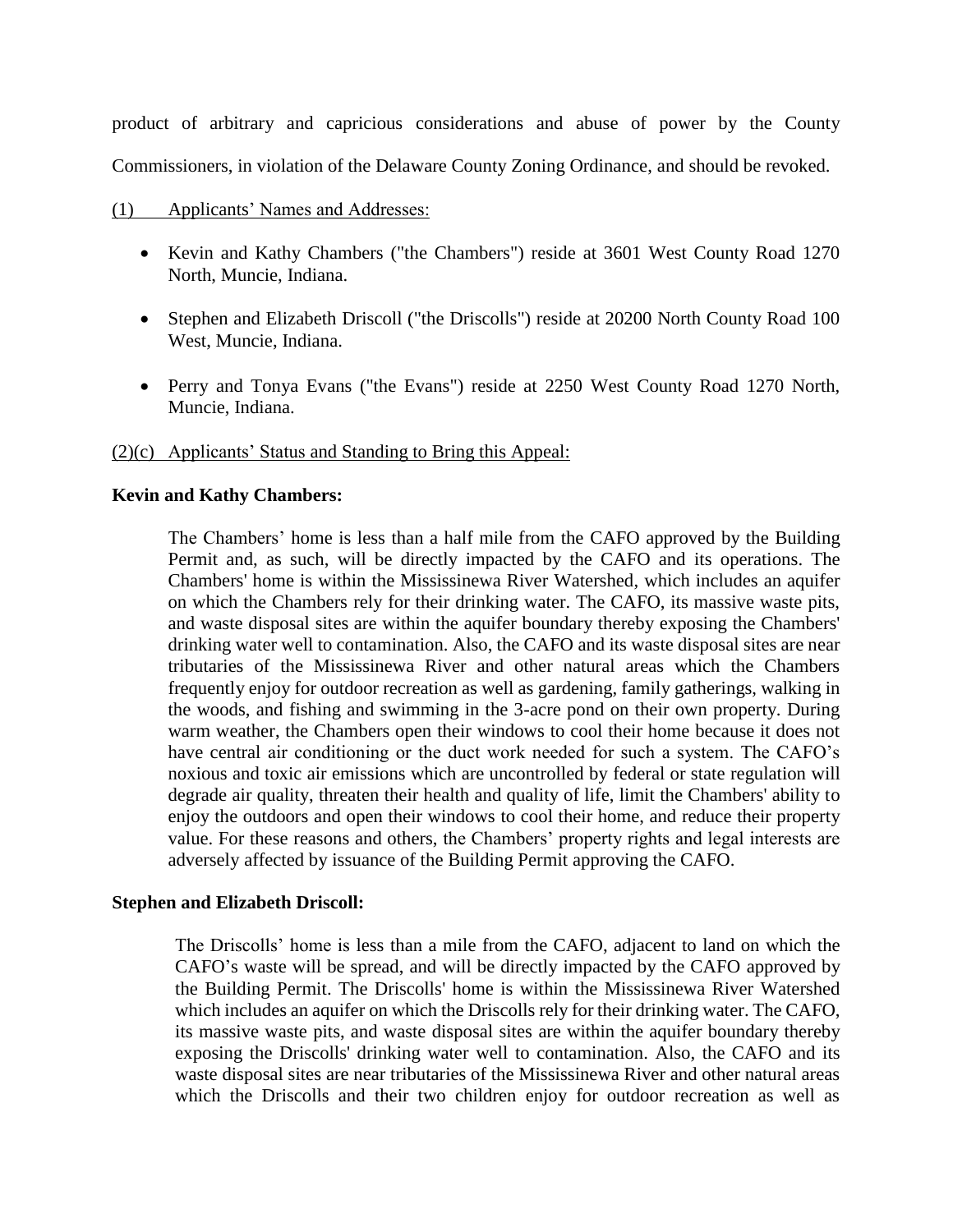gardening, riding ATVs, and swimming in the pool on their own property. The CAFO's noxious and toxic air emissions which are uncontrolled by federal or state regulation will degrade air quality, threaten their health and quality of life, limit the Driscolls' ability to enjoy the outdoors, and reduce their property value. For these reasons and others, the Driscolls' property rights and legal interests are adversely affected by issuance of the Building Permit approving the CAFO.

#### **Perry and Tonya Evans:**

The Evans' home is on property that is adjacent to and will be directly impacted by the CAFO and its operations. The Evans' home is within the Mississinewa River watershed which includes an aquifer on which the Evans rely for their drinking water. The CAFO, its massive waste pits, and waste disposal sites are within the aquifer boundary, thereby exposing the Evans' drinking water well to contamination. The Evans' property has a private pond that they use for swimming, fishing and ice skating which will be directly impacted by contaminated runoff leaving the CAFO site. Their property also has several acres of woods that they use for hiking, hunting, and foraging mushrooms, ginseng and pawpaw. The CAFO's noxious and toxic air emissions which are uncontrolled by federal and state regulation will degrade air quality, threaten their health and quality of life, interfere with outdoor activities, family and social gatherings, and ability to recreate on their own property, and reduce their property value. For these reasons and others, the Evans' property rights and legal interests are adversely affected by issuance of the Building Permit.

#### (3) Owner of the property involved:

Gailon Light owns the property involved and resides at 1060 South Angling Pike, Hartford City, Indiana. However, the Building Permit was issued to Rhett Light who does not own the property involved and resides at 1155 South Angling Pike, Hartford City, Indiana.

## (4) and (5) Record of Ownership and Common Address of the Property Involved:

See the Building Permit attached hereto as Exhibit A.

#### $(6)(a)$  Type of Appeal:

This is an Appeal from the Decision of the Administrative Zoning Officer according to Article XXII, Section 5-B-1. In addition, this Appeal is brought pursuant to Indiana Code § 36-7-4-918.1(1) which provides that: "A board of zoning appeals shall hear and determine appeals from and review . . . [a]ny order, requirement, decision, or determination made by an administrative official, hearing officer, or staff member under the zoning ordinance." Ind. Code § 36-7-4-918.1.

## (7), (8), (14) Factual and Legal Basis Supporting the Appeal:

See Memorandum in Support of Applicants' Appeal attached hereto as Exhibit B.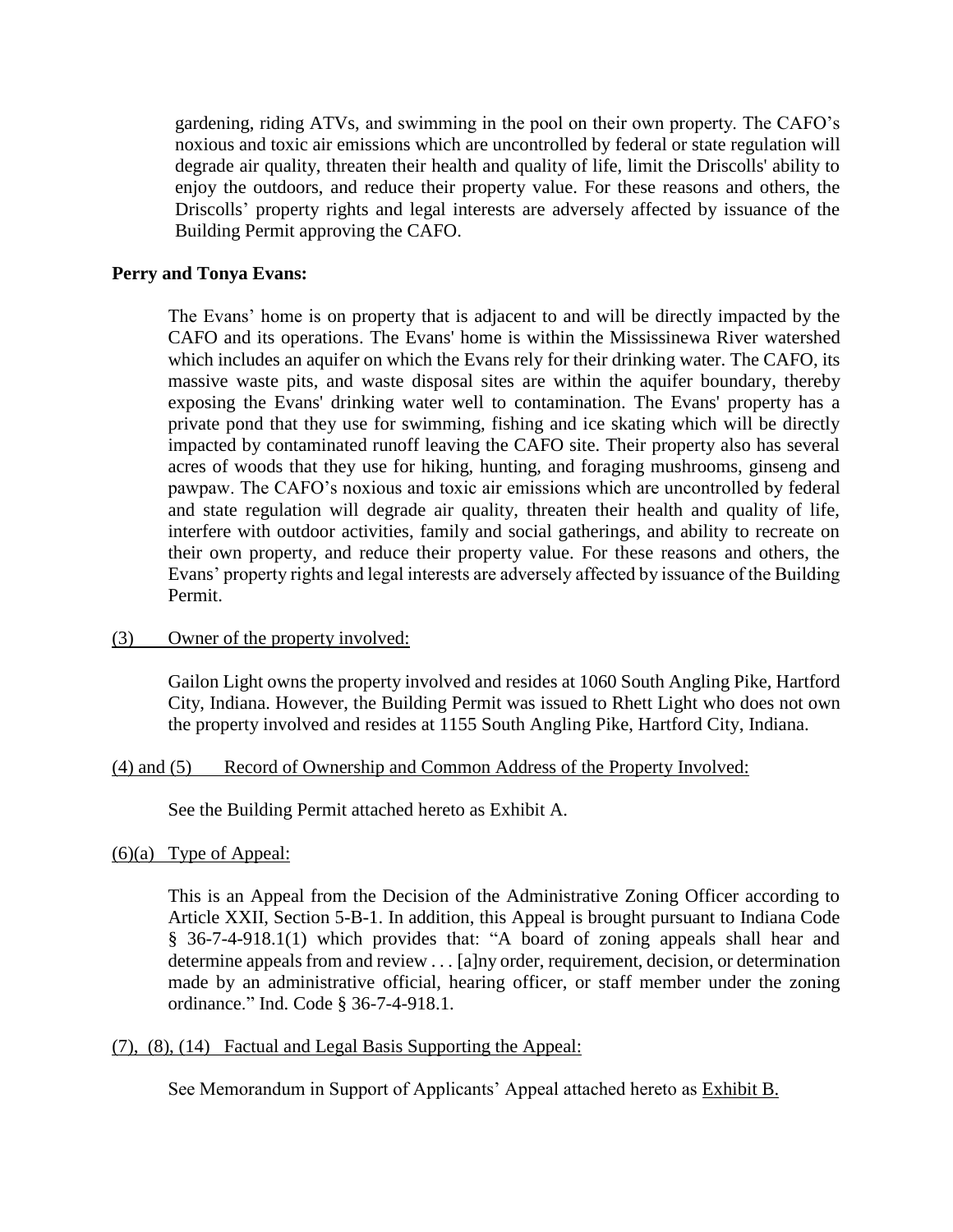#### (9) Present Zoning of the Property:

The property at issue is within the "F-Farming Zone" which as explained in the attached Memorandum does not recognize industrial agricultural uses, such as the Rhett Light CAFO that will generate as much urine and feces as a small town, as permitted uses.

# (10) Present Use of the Property:

To the best of Applicants' knowledge and belief, the property at issue has been historically used for traditional farming purposes, primarily to grow row crops.

## (11) Describe the Use of the Property as Approved by the Building Permit

The Building Permit approves construction of a CAFO with 10,560 "wean to finish" hogs in four production buildings each with underground waste pits to collect an estimated 4.2 million gallons of animal waste and process wastewater that will be generated annually and spread, untreated, on surrounding properties.

# (12) Property Occupation

To the best of Applicants' knowledge and belief, the property at issue is not occupied.

# (13) Notice of Appeal

.

 $\overline{a}$ 

The IDEM CFO Approval issued to Rhett Light contains the list of persons identified by Rhett Light as owning property within  $\frac{1}{2}$  mile of the CAFO site and who were given notice of Rhett Light's application for CFO Approval. <sup>2</sup> Given the nature of this Appeal and Applicants' status as impacted landowners who are included on this list, Applicants do not believe it is necessary to provide stamped, addressed envelopes for sending notice of this Appeal to property owners within 300 feet of the CAFO. However, Applicants will do so if deemed necessary by the BZA.

## (15), (17) Construction Activities as Approved by the Building Permit Have Started

Upon information and belief, construction activities have begun at the CAFO Site and will be completed within the year if the Appeal is not granted.

## (18) Operation and Use of the CAFO as Approved by the Building Permit

According to IDEM permitting documents, Rhett Light is the designated operator of the CAFO. However, his business and contractual relationships with other involved entities who may have financial and/or ownership interests in the CAFO—including but not limited to entities that own the livestock and/or distribute and market milk produced at the CAFO—are not known to Applicants.

<sup>&</sup>lt;sup>2</sup> IDEM CFO Approval with supporting application documents at 240-245.